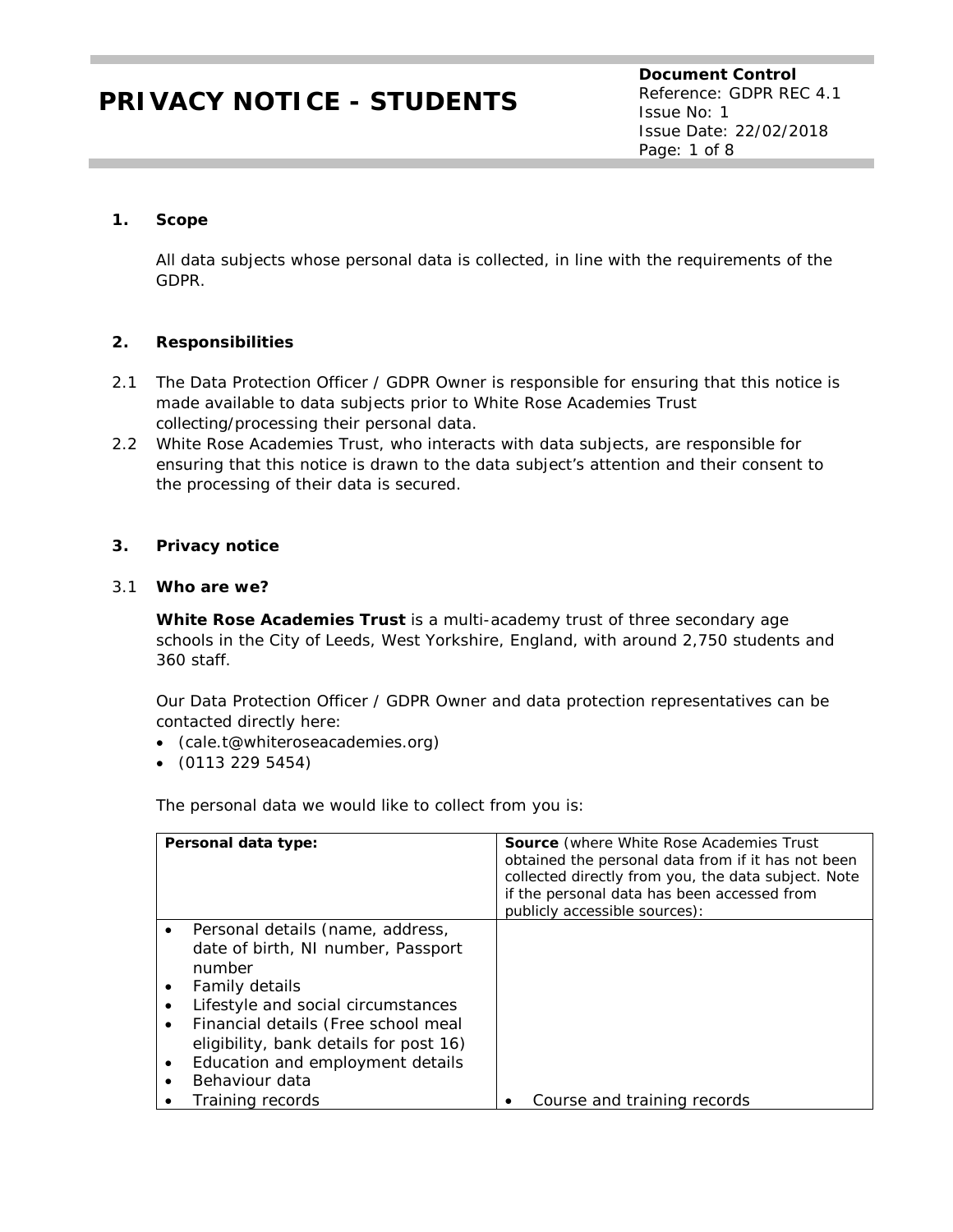**Document Control** Reference: GDPR REC 4.1 Issue No: 1 Issue Date: 22/02/2018 Page: 2 of 8

| Visual images (CCTV, photographs)<br>$\bullet$                                                                                                                                                                                                                                | School photographer, CCTV recording<br>$\bullet$<br>devices (held for 14 days) |
|-------------------------------------------------------------------------------------------------------------------------------------------------------------------------------------------------------------------------------------------------------------------------------|--------------------------------------------------------------------------------|
| Physical, health or mental health<br>details<br>Racial or ethnic origin<br>$\bullet$<br>Gender<br>$\bullet$<br>Religious or other beliefs<br>٠<br>Offences and alleged offences<br>$\bullet$<br>Criminal proceedings, outcomes and<br>٠<br>sentences<br>Biometric information |                                                                                |
| Printing records                                                                                                                                                                                                                                                              | Pcounter print management system                                               |
|                                                                                                                                                                                                                                                                               |                                                                                |

The personal data we collect will be used for the following purposes:

- Student records management
- Examinations and achievement
- Safeguarding
- Census and funding claims
- Student support
- Staff learning IT systems (Email, storage, e-learning)

We sometimes need to share the personal information we process with the individual themselves and also with other organisations. Where this is necessary we are required to comply with all aspects of the GDPR. What follows is a description of the types of organisations we may need to share some of the personal information we process with for one or more reasons.

Where necessary or required we share information with:

- family, associates and representatives of the person whose personal data we are processing
- professional advisers
- current, past or prospective employers
- educators and examining bodies
- trade, employer and professional organisations
- UCAS
- trade unions and staff associations
- voluntary and charitable organisations
- healthcare, social and welfare organisations
- suppliers
- financial organisations
- survey and research organisations
- persons making an enquiry or complaint
- careers service
- press and the media
- local and central government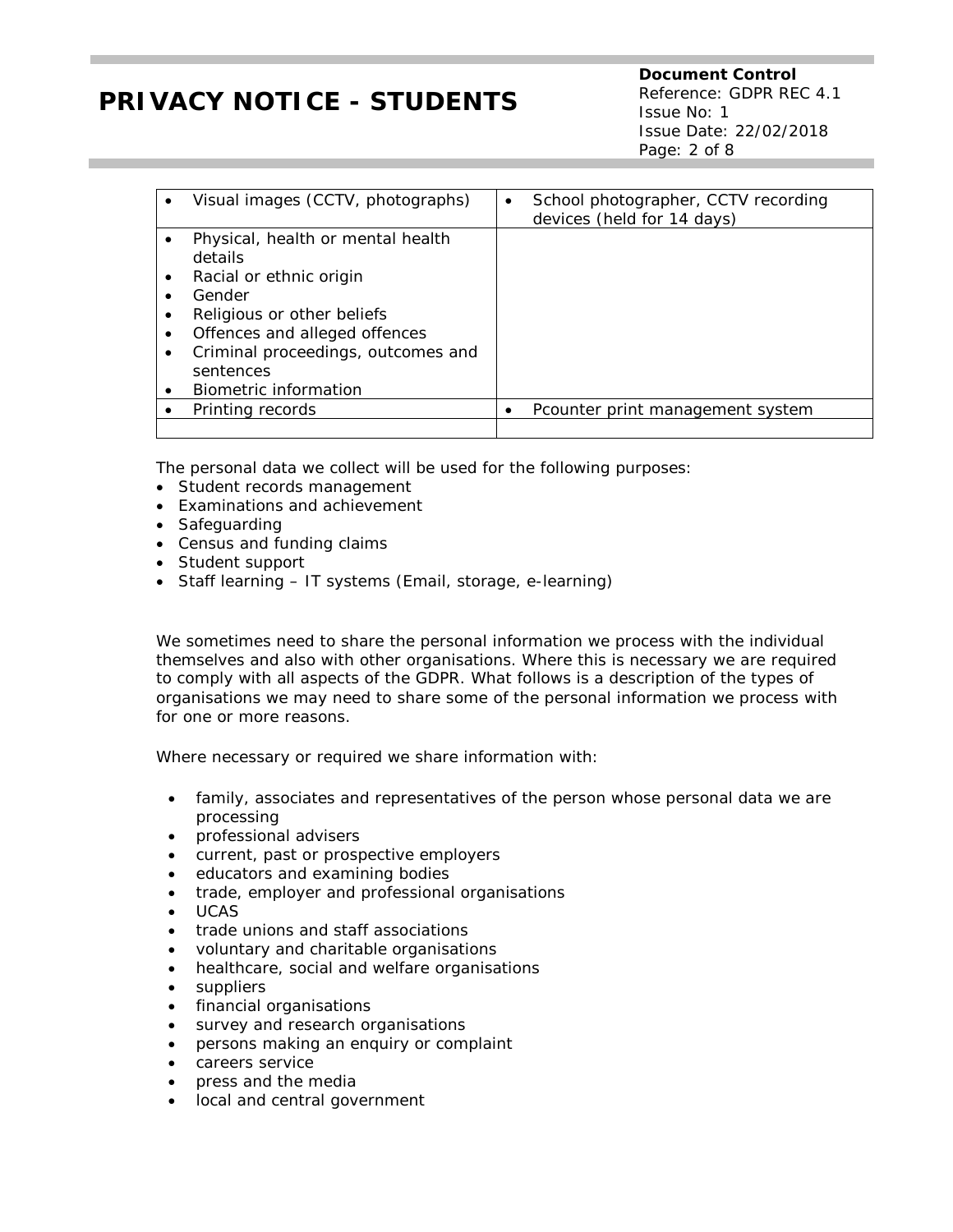**Document Control** Reference: GDPR REC 4.1 Issue No: 1 Issue Date: 22/02/2018 Page: 3 of 8

- security organisations
- police forces, prison and probation services, courts and tribunals
- suppliers and service providers

Our legal basis for processing for the personal data:

- White Rose Academies Trust processes data in order to fulfill contractual obligations to a number of bodies, such as:
	- o Education and Skills Funding Agency (ESFA)
	- o Exam boards (OCR, AGA, Pearson, Edexcel, WJEC, NCFE, GL Assessment, PET-Xi, ASDAN, VTCT, Sports Leaders UK, UCLES)
	- o Healthcare, social and welfare organisations
	- o Police forces, courts and tribunals
	- o Local and central government
- Privacy notice for this personal data processing is recorded on White Rose Academies Trust website<http://www.whiteroseacademies.org/dataprotection> (GDPR REC 4.1)

The special categories of personal data concerned are:

- Racial or ethnic origin
- Religious or philosophical beliefs
- Data concerning health
- Biometric data where processed to uniquely identify a person

#### 3.2 **Consent**

By consenting to this privacy notice you are giving us permission to process your personal data specifically for the purposes identified.

Consent is required for White Rose Academies Trust to process both types of personal data, but it must be explicitly given. Where we are asking you for sensitive personal data we will always tell you why and how the information will be used.

You may withdraw consent at any time by completing the Data Subject Withdrawal Form available from the academy intranet or the website <http://www.whiteroseacademies.org/dataprotection> *[GDPR DOC 2.7A](file://pl-san1/PL-StaffData/g.eland/My%20Documents/ITSS%20-%20GE%20Access/GDPR/GDPR%20Documentation/4850_SKU_GDPRToolkit_v2.0/temp_4850_SKU_GDPRToolkit_v2.0/GDPRDocuments/GDPR_DOC_2.7A.docm)*.

#### 3.3 **Disclosure**

White Rose Academies Trust will not pass on your personal data to third parties without first obtaining your consent. The following third parties will receive your personal data for the following purpose(s) as part of the processing activities:

| Third country (non-<br>EU)/international<br>organisation | Safeguards in place to protect   Retrieve a copy of the<br>your personal data | safeguards in place here: |
|----------------------------------------------------------|-------------------------------------------------------------------------------|---------------------------|
| None                                                     |                                                                               |                           |
|                                                          |                                                                               |                           |

#### 3.4 **Retention period**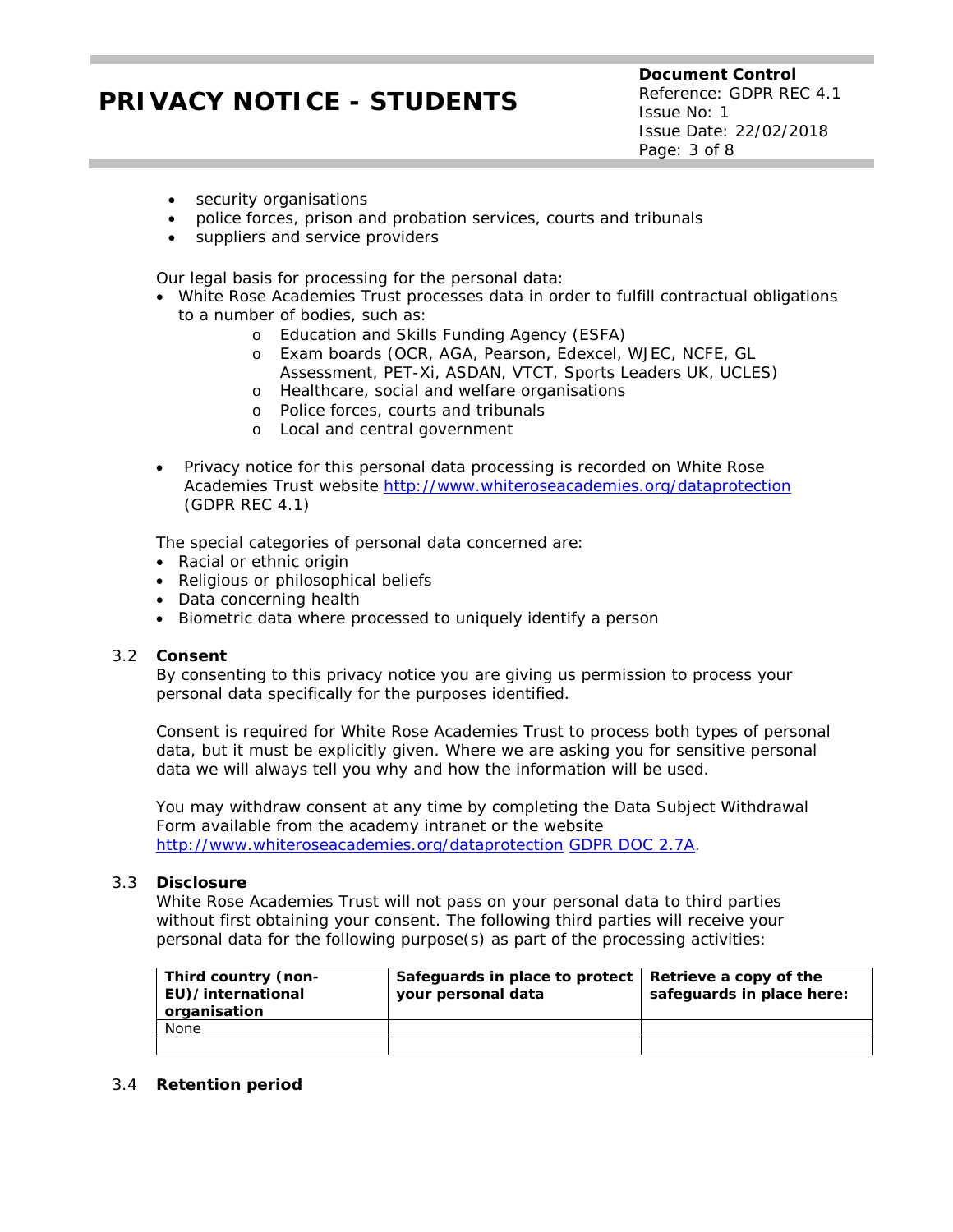White Rose Academies Trust will process personal data for whilst you are an employee and will store the personal data for a number of years. The retention period for different classifications of personal data has been established in line with information management guidelines. Please refer to *[GDPR DOC 2.3](file://pl-san1/PL-StaffData/g.eland/My%20Documents/ITSS%20-%20GE%20Access/GDPR/GDPR%20Documentation/4850_SKU_GDPRToolkit_v2.0/temp_4850_SKU_GDPRToolkit_v2.0/GDPRDocuments/GDPR_DOC_2.3.docm)* for data retention periods.

## 3.5 **Your rights as a data subject**

At any point while we are in possession of or processing your personal data, you, the data subject, have the following rights:

- Right of access you have the right to request a copy of the information that we hold about you.
- Right of rectification you have a right to correct data that we hold about you that is inaccurate or incomplete.
- Right to be forgotten in certain circumstances you can ask for the data we hold about you to be erased from our records.
- Right to restriction of processing where certain conditions apply to have a right to restrict the processing.
- Right of portability you have the right to have the data we hold about you transferred to another organisation.
- Right to object you have the right to object to certain types of processing such as direct marketing.
- Right to object to automated processing, including profiling you also have the right to be subject to the legal effects of automated processing or profiling.
- Right to judicial review: in the event that White Rose Academies Trust refuses your request under rights of access, we will provide you with a reason as to why. You have the right to complain as outlined in clause 3.6 below.

All of the above requests will be forwarded on should there be a third party involved (as stated in 3.4 above) in the processing of your personal data.

### 3.6 **Complaints**

In the event that you wish to make a complaint about how your personal data is being processed by White Rose Academies Trust (or third parties as described in 3.4 above), or how your complaint has been handled, you have the right to lodge a complaint directly with the supervisory authority and White Rose Academies Trust's data protection representatives, the Data Protection Officer / GDPR Owner.

|                 | Supervisory authority contact<br>details | [Data Protection Officer (DPO)] /<br>[GDPR Owner] contact details |
|-----------------|------------------------------------------|-------------------------------------------------------------------|
| Contact Name:   | https://ico.org.uk/concerns/             | Toby Cale                                                         |
| Address line 1: |                                          | White Rose Academies Trust                                        |
| Address line 2: |                                          | Intake Lane                                                       |
| Address line 3: |                                          | Leeds                                                             |

The details for each of these contacts are: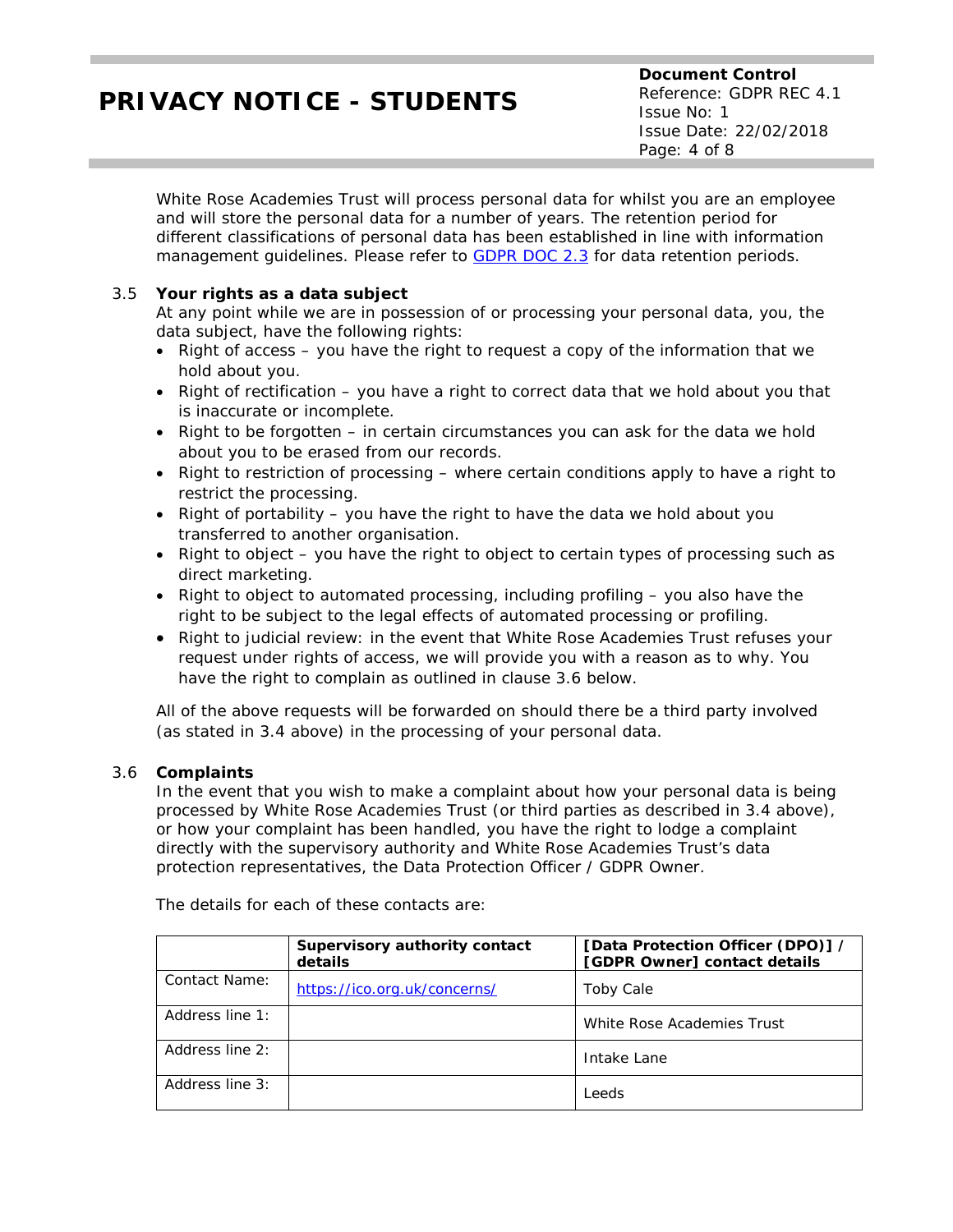**Document Control** Reference: GDPR REC 4.1 Issue No: 1 Issue Date: 22/02/2018 Page: 5 of 8

| Address line 4: |               | West Yorkshire                |
|-----------------|---------------|-------------------------------|
| Address line 5: |               | LS13 1DQ                      |
| Email:          |               | cale.t@whiteroseacademies.org |
| Telephone:      | 0303 123 1113 | 0113 229 5454                 |

#### 3.7 **Privacy statement**

Read more about how and why we use your data here <http://www.whiteroseacademies.org/gdpr>

#### **4. Online privacy statement**

#### Personal data

Under the EU's General Data Protection Regulation (GDPR) personal data is defined as:

"any information relating to an identified or identifiable natural person ('data subject'); an identifiable natural person is one who can be identified, directly or indirectly, in particular by reference to an identifier such as a name, an identification number, location data, an online identifier or to one or more factors specific to the physical, physiological, genetic, mental, economic, cultural or social identity of that natural person".

#### How we use your information

This privacy notice tells you how we, White Rose Academies Trust, will collect and use your personal data.

Why does White Rose Academies Trust need to collect and store personal data? In order for us to provide you with a service, we need to collect personal data your employment, course studies, examination and safeguarding. In any event, we are committed to ensuring that the information we collect and use is appropriate for this purpose, and does not constitute an invasion of your privacy.

In terms of being contacted for marketing purposes, White Rose Academies Trust would contact you for additional consent.

#### Will White Rose Academies Trust share my personal data with anyone else?

We may pass your personal data on to third-party service providers contracted to White Rose Academies Trust in the course of dealing with you. Any third parties that we may share your data with are obliged to keep your details securely, and to use them only to fulfil the service they provide you on our behalf. When they no longer need your data to fulfil this service, they will dispose of the details in line with their procedures. If we wish to pass your sensitive personal data onto a third party we will only do so once we have obtained your consent, unless we are legally required to do otherwise.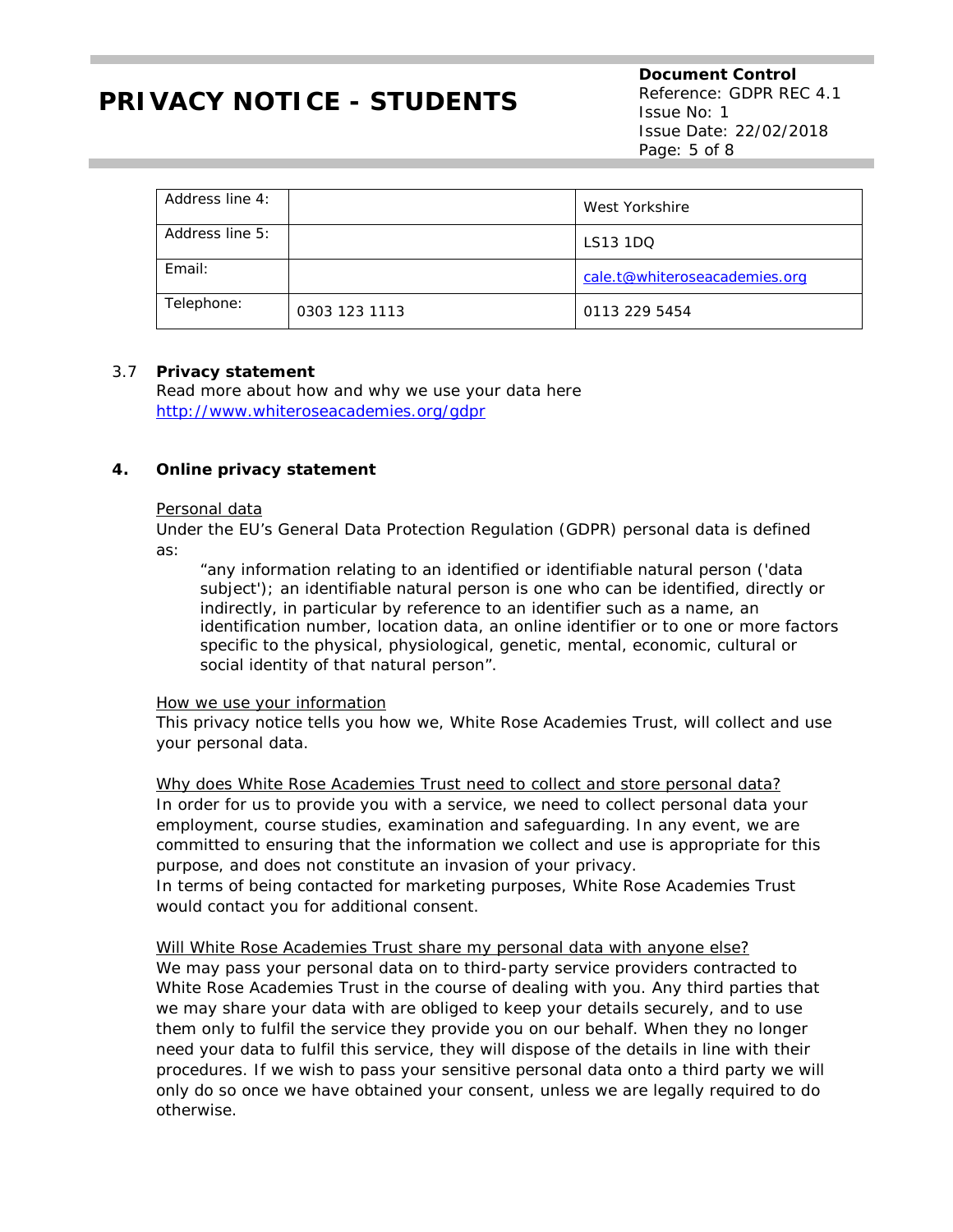**Document Control** Reference: GDPR REC 4.1 Issue No: 1 Issue Date: 22/02/2018 Page: 6 of 8

How will White Rose Academies Trust use the personal data it collects about me? White Rose Academies Trust will process (collect, store and use) the information you provide in a manner compatible with the EU's General Data Protection Regulation (GDPR). We will endeavour to keep your information accurate and up to date, and not keep it for longer than is necessary. White Rose Academies Trust is required to retain information in accordance with the law, such as information needed for income tax and audit purposes. How long certain kinds of personal data should be kept may also be governed by specific educational sector requirements and agreed practices. Personal data may be held in addition to these periods depending on individual business needs.

### Under what circumstances will White Rose Academies Trust contact me?

Our aim is not to be intrusive, and we undertake not to ask irrelevant or unnecessary questions. Moreover, the information you provide will be subject to rigorous measures and procedures to minimise the risk of unauthorised access or disclosure.

#### Can I find out the personal data that the organisation holds about me?

White Rose Academies Trust at your request can confirm what information we hold about you and how it is processed. If White Rose Academies Trust does hold personal data about you, you can request the following information:

- Identity and the contact details of the person or organisation that has determined how and why to process your data. In some cases, this will be a representative in the EU.
- The purpose of the processing as well as the legal basis for processing.
- If the processing is based on the legitimate interests of White Rose Academies Trust or a third party, information about those interests.
- The categories of personal data collected, stored and processed.
- Recipient(s) or categories of recipients that the data is/will be disclosed to.
- If we intend to transfer the personal data to a third country or international organisation, information about how we ensure this is done securely. The EU has approved sending personal data to some countries because they meet a minimum standard of data protection. In other cases, we will ensure there are specific measures in place to secure your information.
- How long the data will be stored.
- Details of your rights to correct, erase, restrict or object to such processing.
- Information about your right to withdraw consent at any time.
- How to lodge a complaint with the supervisory authority.
- Whether the provision of personal data is a statutory or contractual requirement, or a requirement necessary to enter into a contract, as well as whether you are obliged to provide the personal data and the possible consequences of failing to provide such data.
- The source of personal data if it wasn't collected directly from you.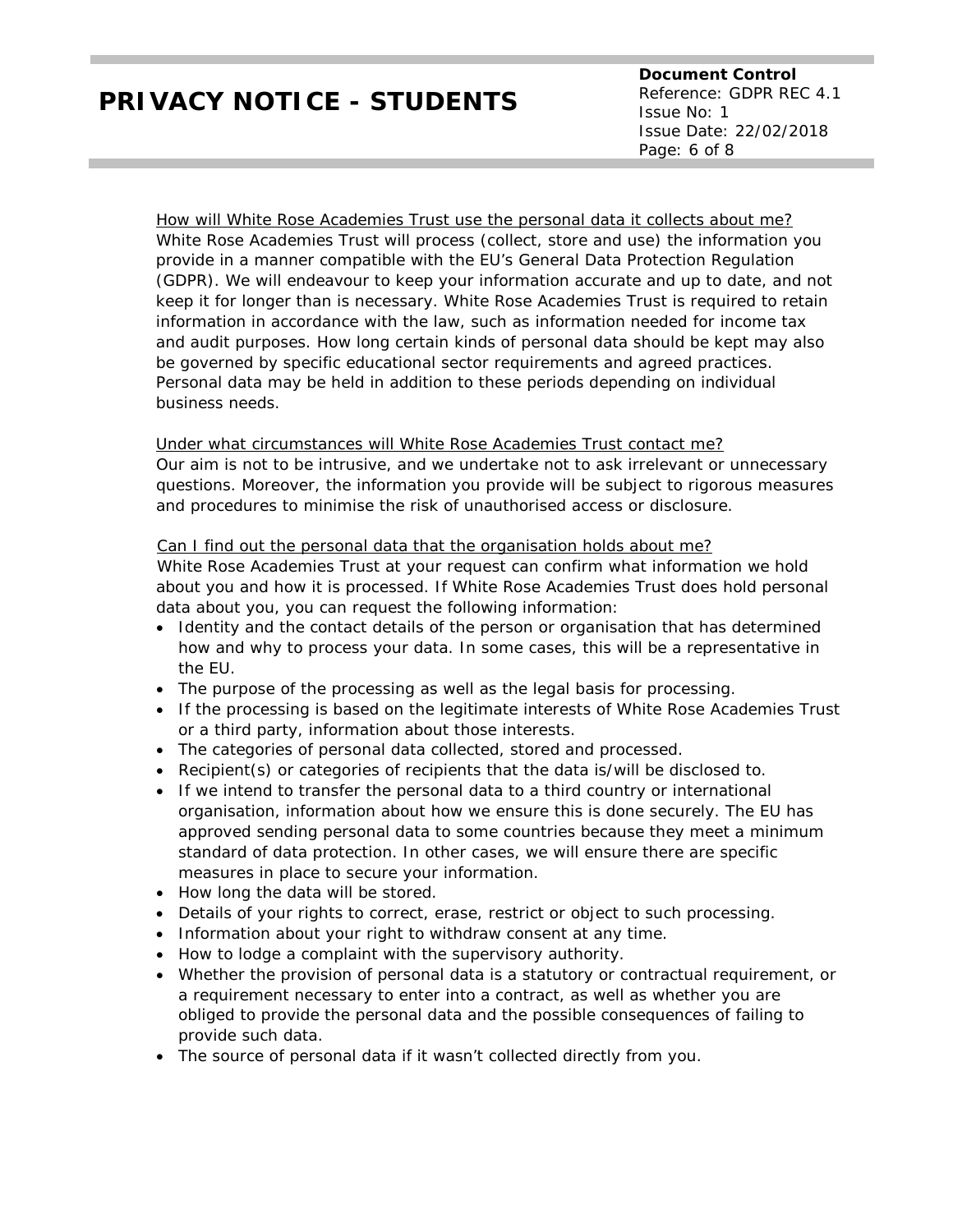• Any details and information of automated decision making, such as profiling, and any meaningful information about the logic involved, as well as the significance and expected consequences of such processing.

What forms of ID will I need to provide in order to access this? White Rose Academies Trust accepts the following forms of ID when information on your personal data is requested:

Passport, driving licence, birth certificate, utility bill (from last 3 months), etc.

|                 | Data Protection Officer / GDPR Owner<br>contact details |
|-----------------|---------------------------------------------------------|
| Contact Name:   | <b>Toby Cale</b>                                        |
| Address line 1: | White Rose Academies Trust                              |
| Address line 2: | Intake Lane                                             |
| Address line 3: | Leeds                                                   |
| Address line 4: | West Yorkshire                                          |
| Address line 5: | LS13 1DO                                                |
| Email:          | cale.t@whiteroseacademies.org                           |
| Telephone:      | 0113 229 5454                                           |

## Contact details of the Data Protection Officer / GDPR Owner:

### *Document Owner and Approval*

The Data Protection Officer / GDPR Owner is the owner of this document and is responsible for ensuring that this record is reviewed in line with the review requirements of the GDPR.

A current version of this document is available to all members of staff on the White Rose Academies Trust academies staff intranets and White Rose Academies trust website

This procedure is published on a version controlled basis.

### **Change History Record**

| Description of Change<br>Date of Issue<br><b>Issue</b><br>Approval |
|--------------------------------------------------------------------|
|--------------------------------------------------------------------|